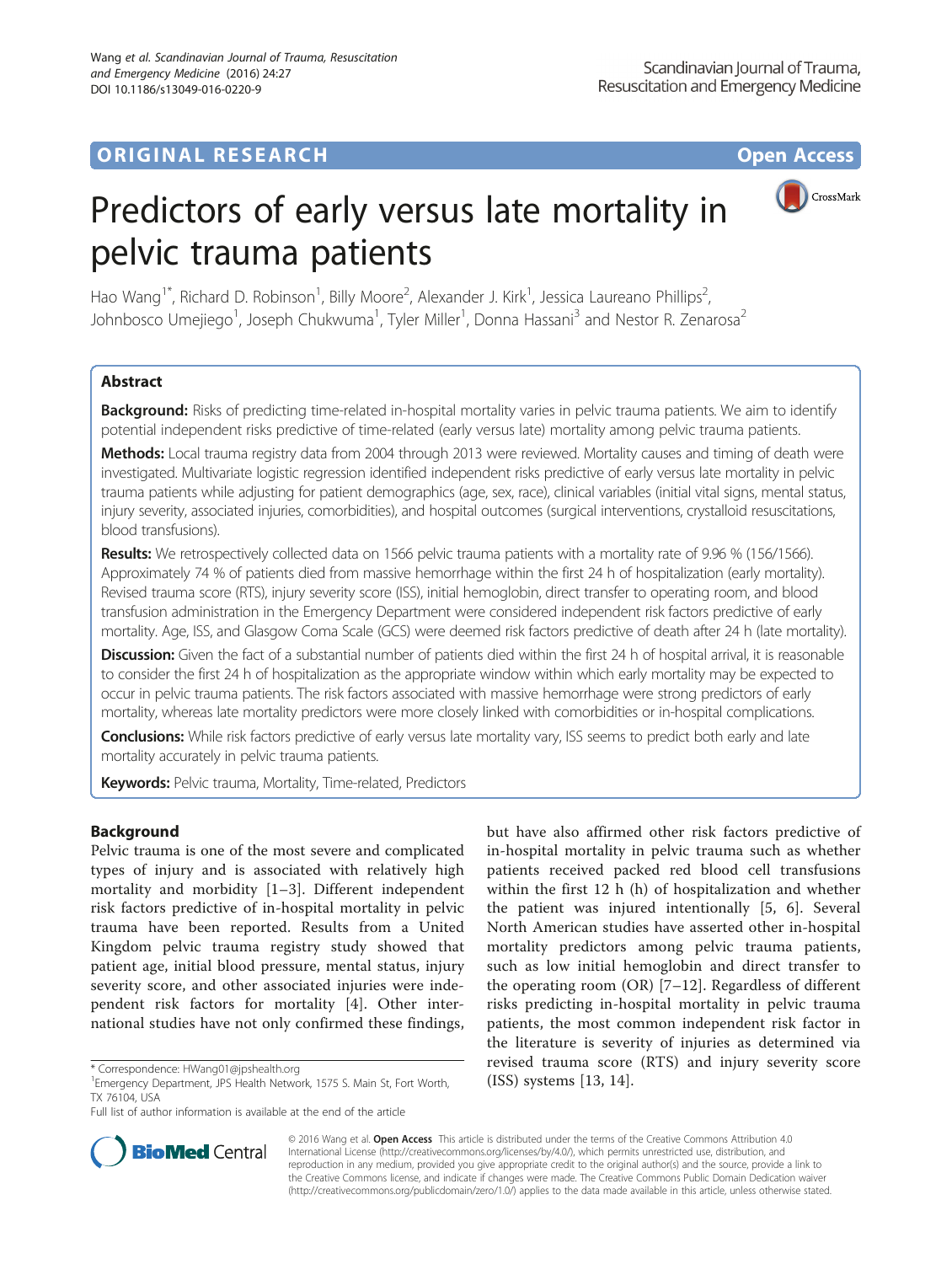<span id="page-1-0"></span>In addition, literature also reported predictors vary with in-hospital mortality at different time points. Chong et al. [\[10](#page-6-0)] reported the majority of pelvic trauma patients whose deaths occurred within the first 72 h were due to pelvic hemorrhage, non-pelvic injury, or brain trauma, while those deaths occurring later  $(>72$  h) were attributed to multisystem organ failure or acute respiratory distress syndrome (ARDS). Gunst et al. [[15\]](#page-7-0) reported different risks occurred in early  $(≤4 h)$  versus late  $(>4 h)$ mortality in pelvic trauma patients noting higher risk of late mortality in this group. Other evidence has also shown low hemoglobin and blood product administration are common early mortality predictors, whereas age is a common and consistent predictor of late mortality [\[12](#page-6-0), [16](#page-7-0)– [18](#page-7-0)]. Severity of injuries scores including RTS and ISS, although valuable in predicting severity, do not effectively predict time-related mortality among pelvic trauma patients. Previous studies have shown that both RTS and ISS accurately identify severity of traumatic injuries and predict mortality in general [\[19](#page-7-0)–[21](#page-7-0)]. Other tools have determined different values of predicting time-related mortality in pelvic trauma with either RTS or ISS [[12,](#page-6-0) [22, 23\]](#page-7-0). Furthermore, though these studies reported the value of incorporating RTS and ISS in the prediction of early versus late hospital mortality their definitions of early mortality were different from other studies [\[19, 24\]](#page-7-0). Since in-hospital mortality predictors among pelvic trauma patients varies especially in the prediction of time-related mortality, it is important to differentiate early versus late in-hospital mortality, delineate its etiologies, and identify its appropriate predictors associated with time.

Generally, 'early' in-hospital mortality refers to patient death occurring within the first 24 h of hospital arrival while any death occurring beyond this point is considered 'late'. This is partly due to the diverse causes of death in pelvic trauma [\[7](#page-6-0), [18\]](#page-7-0). Early in-hospital death among pelvic trauma patients may directly or indirectly occur because of massive hemorrhage, whereas surgical complications, infections, or multisystem organ failure may occur after 24 h and relates to 'late' in-hospital death [[7,](#page-6-0) [18](#page-7-0), [25](#page-7-0)–[27](#page-7-0)]. Though different 'early' in-hospital mortalities were reported, it appears that no such study focused on the validation of defining 'early' versus 'late' hospital mortality. Given the fact that in-hospital complications may occur within the first 48 to 72 h of hospitalization [[11](#page-6-0), [28](#page-7-0)] and pelvic trauma patients hospitalized longer than 24 h may still have potential for significant active bleeding [[11,](#page-6-0) [28](#page-7-0), [29, 30](#page-7-0)], it is worthwhile to raise the question as to whether it is suitable to consider 24 h as a reliable discrimination point for early death in pelvic trauma patients. In addition, further identification and validation of factors capable of accurately predicting early versus late mortality in patients suffering pelvic trauma is necessary to increase

physician awareness of patients' conditions and guide appropriate management.

Therefore, in order to better understand the causes of death and potential risks predictive of time-related mortality in pelvic trauma patients, we aimed to: 1) study what is a suitable window for early in-hospital mortality; 2) determine the common causes of early mortality; and 3) validate the different independent risk factors to predict early versus late mortality.

#### **Methods**

#### Selection of participants

Retrospective review of all patients entered into the local trauma registry during the period January 1, 2004 through December 31, 2013 was performed. The study included all adult (18 and over) patients with traumatic pelvic injuries that presented to the ED with signs of life (i.e., those not pronounced dead prior to or immediately on arrival to ED). Since this study focused on identifying independent risk factors associated with early versus late in-hospital mortality, patients missing final disposition data or for whom we were unable to identify survival status were excluded.

#### Study design and protocol

For the purpose of this study, mortality refers to all cause in-hospital mortality. We did not set out to identify the direct causes of death due to pelvic injuries; instead we focused on common causes of in-hospital mortality among pelvic trauma patients reported in the literature, including massive hemorrhage, other associated injuries, and severe in-hospital or trauma related complications. Because death due to massive hemorrhage rarely occurred beyond the first 72 h of hospital admission, for this study, we defined mortality due to massive hemorrhage as such if any one of the following criteria were met: 1) patient required more than an initial 10 units blood transfusion (either packed red blood cell or whole blood) and subsequently required additional blood transfusion until death or the 72 h end-point was reached; 2) persistent hypotension despite continuous blood transfusions with continued down-trending hemoglobin; or 3) immediate transfer to operating room (OR) upon arrival to the hospital to facilitate exploratory laparotomy and hemorrhage control to include packing procedure (intra-operative damagecontrol approach).

Mortality was determined to be due to other associated injuries if hemorrhage, which was associated with injuries apart from pelvic trauma, was controlled (e.g. intra-abdominal organ injury and significant intraabdominal bleeding was controlled) or the causes of massive hemorrhage were ruled out. In addition, patients meeting the following criteria were included in this group: 1) associated injuries confirmed by adjunct exams after hospital admission; 2) initial clinical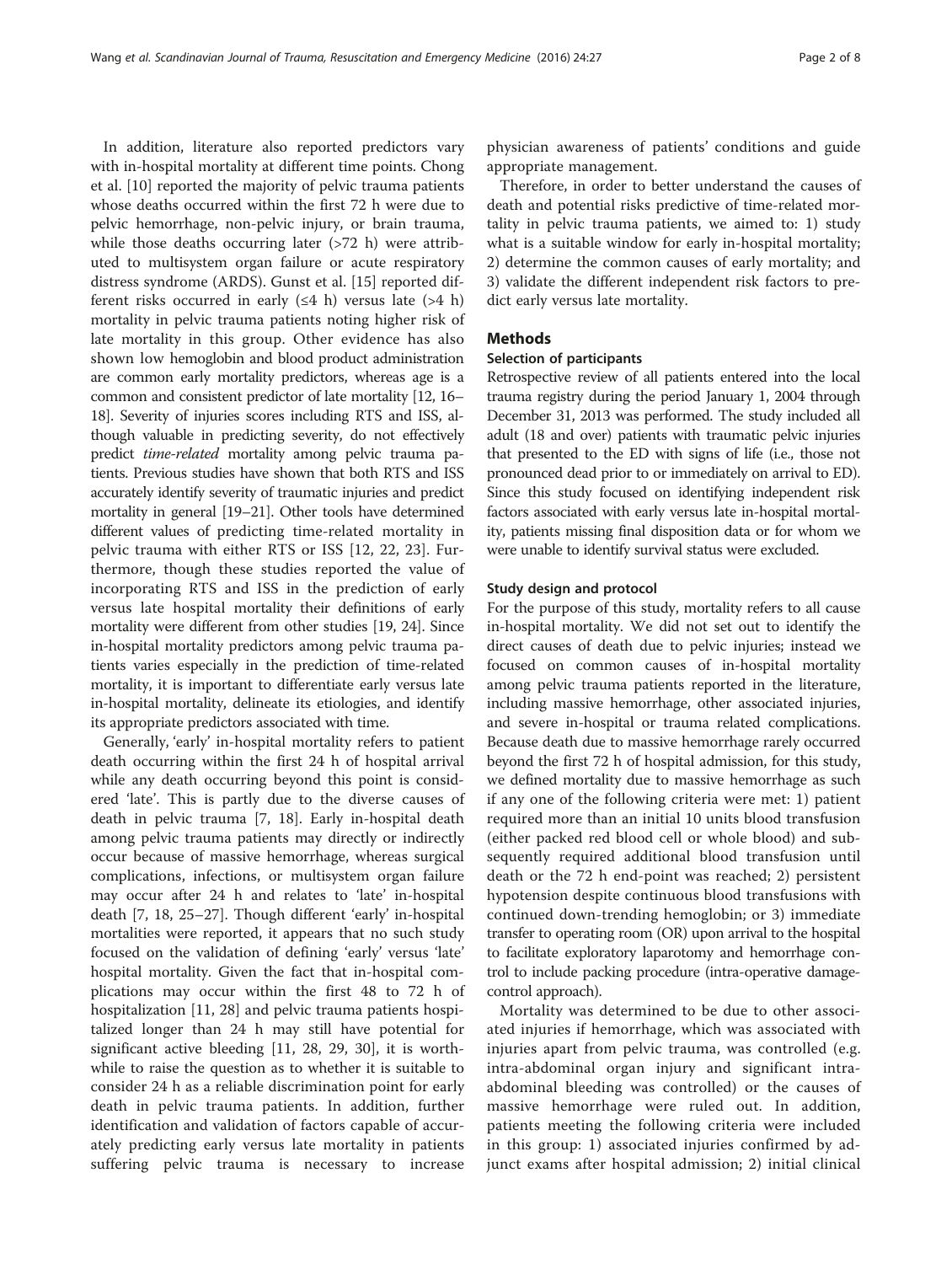presentation inconsistent with pelvic injuries; or 3) condition neither changed nor improved (e.g., mortality due to associated head injury was considered if patient did not meet hemorrhage criteria, initial presentation was altered mental status with confirmed intracranial pathology, and clinical condition worsened after hospital admission). Mortality classification could simultaneously encompass more than one associated injury if certain criteria were met. If a patient died before the completion of adjunct exams and treating physicians were unable to identify the associated injuries, an extensive chart review was conducted. If any of the following evidence (such as physician progress notes, consultant notes, imaging testing and lab results) were recorded in the patient's medical record indicating, but not limited to: infection, acute respiratory distress syndromes (ARDS), pulmonary embolism, single or multisystem organ failure, the cause of death was categorized as secondary to in-hospital or trauma related complication(s). Again, two or more causes of death could occur in one patient simultaneously.

Mortality was divided into four categories according to time, within the first 24, 48, 72, or beyond 72 h of hospitalization. Causes of death were reviewed and determined independently by two physicians, each with ample trauma experience who are actively engaged in the management of trauma patients. If a discrepancy occurred, the study's Principle Investigator acted as the third reviewer rendering a final decision. Inter-observer agreement was measured.

Based on the results of mortality analysis, a discrimination point for early mortality was identified. Patients were then divided into two groups (early mortality [E group] and late mortality [L group]). Basic patient demographics (age, sex, race, mode of arrival) and ED clinical variables (initial vital signs, RTS, GCS, associated injuries, amount of crystalloid received, blood transfusion administration) were analyzed and compared. In order to determine the potential risk factors predictive of early versus late inhospital mortality, stepwise multivariate logistic regression analysis was performed. To determine whether early mortality in pelvic trauma patients could extend to 72 h post admission, dependent outcome variables (24 h, 48 h, and 72 h mortalities) were again used in multivariate logistic regression analysis. Their accuracy and discrimination levels were compared. The local institutional review board approved this study.

#### Data analysis

Student's t Test was used to compare continuous variables between two groups, while Pearson Chi-square  $(\chi^2)$  analysis was used to compare categorical variables. Inter-reader agreement testing was performed to determine the level of consistency among reviewers by using the kappa statistic  $(k > 0.4,$  moderate agreement and  $k > 0.6$ , strong

agreement). In order to identify independent risk factors predictive of early versus late mortality and to avoid potential confounders, clinical variables were entered into a stepwise multivariate logistic regression model. After preliminary data analysis, it was found that some variables had missing values for 0.4 to 6.2 % of cases [\(Appendix](#page-6-0)). These missing data demonstrated an arbitrary pattern. Therefore, an iterative Markov Chain Monte Carlo (MCMC) method was used to impute the missing data in a multivariate normal model. Hosmer-Lemeshow test was performed to determine the goodness of fit for logistic regression model. C-statistic was used to assess the discriminatory power of the model. Models consisted of strong predictors if the C-statistic value was greater than 0.8. Receiver operating characteristic (ROC) curves were drawn and the area under the ROC (AUC) measurements were derived to determine the accuracy of models in predicting early versus late mortality. All descriptive and statistical analyses were performed using Stata 12.0 (College Station, TX). A  $p$  value less than 0.05 was considered statistically significant.

#### Results

A total of 1566 pelvic trauma patients met inclusion criteria. General patient information and clinical variables are reported in Table [1](#page-3-0). Of those included, 156 died after admission, resulting in a total mortality rate of 9.96 %. Among all non-survivors, 57 % died within the first 24 h of admission and 20 % died after 7 days of hospitalization (Fig. [1\)](#page-3-0). A total of 101 patients died within the first 72 h and 89 within the first 24 h of hospital arrival. Of those who died within the first 24 h, 74 % (66/89) were due to massive hemorrhage (Table [2](#page-3-0)). A significantly low percentage of patient deaths were due to in-hospital or trauma related complications (Table [2](#page-3-0)). Investigator reviewed deaths due to hemorrhage and associated injuries resulted in strong inter-reader agreement scores ( $\kappa = 0.70$ ,  $p < 0.01$  and  $\kappa = 0.74$ ,  $p < 0.01$ ). The kappa coefficient of agreement on patient death due to inhospital or trauma related complication was 0.59 indicating a reasonable level of agreement ( $p < 0.01$ ).

In order to determine independent risk factors predictive of in-hospital mortality, patients were divided into two groups. Patients who died within the first 24 h of arrival were placed in the 'early group' or E group, whereas those who died beyond 24 h were placed in the 'late group' or L group. Missing data were then imputed. The results of the Hosmer-Lemeshow goodness of fit test for logistic regression showed that the model fit the data well and the risk prediction was well calibrated ( $p = 0.34$ ). Basic demographics and clinical information are listed in Table [3](#page-4-0). L group tended to be older, have higher systolic blood pressure, heart rate, and hemoglobin, and received lower volume crystalloid and blood products resuscitation in the ED. Severity of injury, sex, race, mental status, associated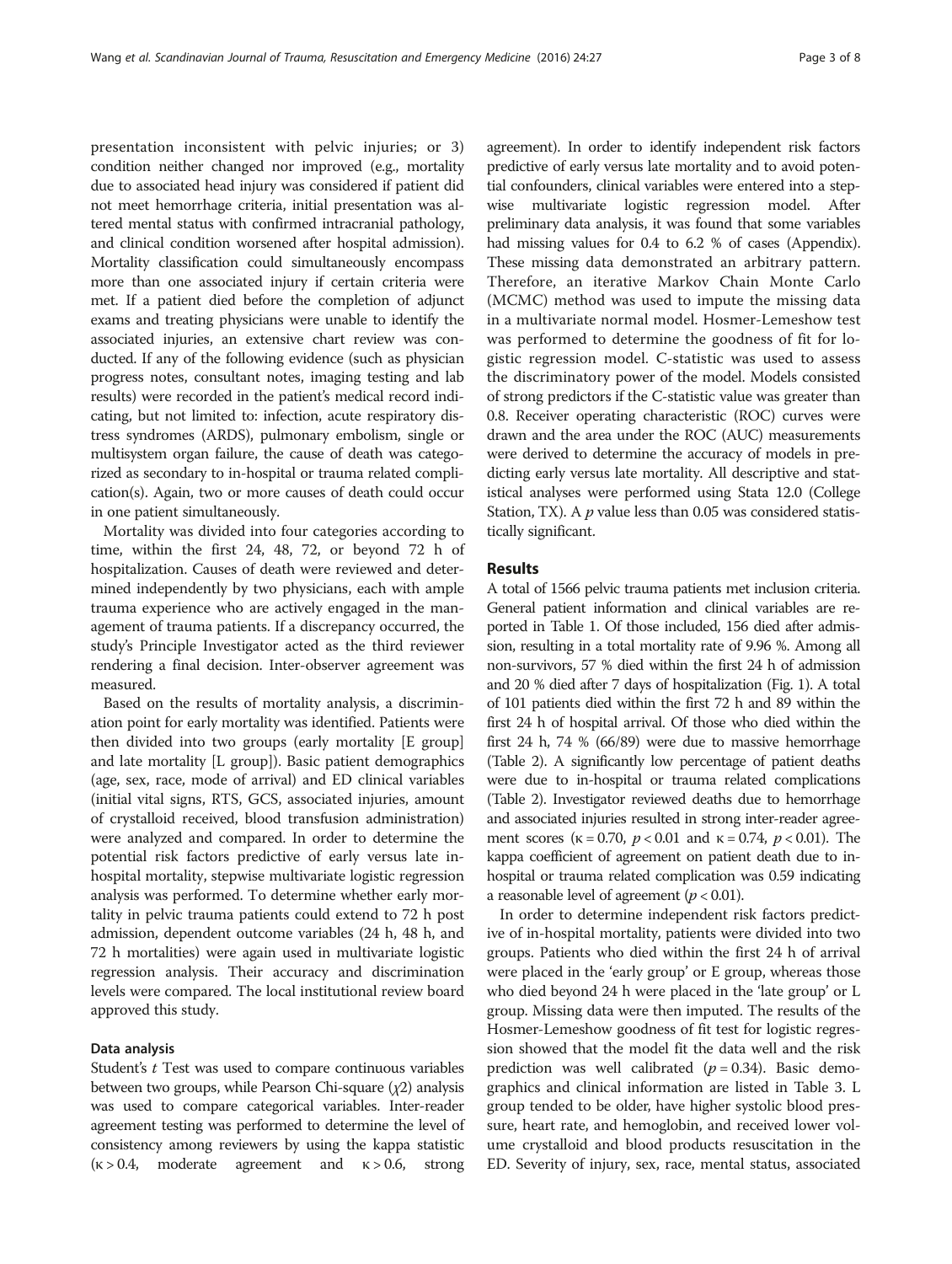<span id="page-3-0"></span>Table 1 General Pelvic Trauma Patient Information

| Patient Demographics                     |             |
|------------------------------------------|-------------|
| Age (Mean Years, SD)                     | 42 (18)     |
| Sex (Male, n, %)                         | 1015 (65)   |
| Race                                     |             |
| White $(n, %)$                           | 1008 (64)   |
| African American (n, %)                  | 174 (11)    |
| Hispanic (n, %)                          | 293 (19)    |
| Others <sup>a</sup> (n, %)               | 91 (6)      |
| <b>ED Clinical Variables</b>             |             |
| Systolic BP (Mean mmHg, SD)              | 122 (31)    |
| Heart Rate (Mean, SD)                    | 94 (24)     |
| Respiratory Rate (Mean, SD)              | 18(5)       |
| GCS (Mean, SD)                           | 12.9 (4.0)  |
| <b>RTS</b>                               |             |
| (Mean, SD)                               | 7.15 (1.54) |
| (Median, IQR)                            | 7.84(0)     |
| ISS                                      |             |
| (Mean, SD)                               | 20 (13)     |
| (Median, IQR)                            | 17 (18)     |
| Crystalloid Received at ED (Mean ml, SD) | 1836 (1463) |
| Type of Injury                           |             |
| Blunt (n, %)                             | 1520 (97)   |
| Penetrating (n, %)                       | 46 (3)      |
| Type of pelvic injury                    |             |
| llium $(n, %)$                           | 234 (15)    |
| Ischium $(n, %)$                         | 61(4)       |
| Pubis (n, %)                             | 702 (45)    |
| Sacrum/coccyx (n, %)                     | 429 (27)    |
| Acetabulum (n, %)                        | 715 (46)    |
| Unclear $(n, %)$                         | 109(7)      |
| Associated Injuries $(n, %)^{b}$         | 734 (47)    |
| Head $(n, %)$                            | 339 (22)    |
| Chest (n, %)                             | 215 (14)    |
| Abdomen (n, %)                           | 281 (18)    |
| Extremity (n, %)                         | 313 (20)    |
| Blood Transfusion at ED (yes, %)         | 166 (11)    |
| Hgb (Mean g, SD)                         | 12.8(2.4)   |
| Transfer Directly to OR (yes, %)         | 275 (18)    |

Abbreviations: SD standard deviation, BP blood pressure, GCS Glasgow Coma Scale, RTS revised trauma score, IQR interquartile range, ISS Injury Severity Score, ED Emergency Department, Hgb hemoglobin, OR operating room : others include Asian, Pacific Islander, and Native American. <sup>b</sup>: Associated injuries: injuries other than these four regions are not reported in this study

injuries, and whether emergent surgical intervention was required, showed no statistically significant difference between groups (Table [3](#page-4-0)). Early versus late mortality predictive risk factors are reported along with their C-statistics



(Table [4](#page-5-0)). ROC curves of models predicting early and late mortality are shown in Fig. [2.](#page-5-0) We found no statistically significant difference in independent risk factors among patients who died within 24, 48, or 72 h of hospital arrival. The C-statistics in three models predicting early mortality within 24, 48, and 72 h of hospitalization were 0.9505, 0.9501, and 0.9493 respectively ( $p > 0.05$ ).

### **Discussion**

High mortality rates occur among patients with severe trauma, especially among those with pelvic injuries [[1](#page-6-0)]. Previous studies have reported increased early mortality rates in pelvic trauma patients primarily due to massive hemorrhage and severity of traumatic injuries. Other studies have reported that late mortality among patients with pelvic injuries may be due to surgical complication, infection, and/or multisystem organ failure [\[4, 10,](#page-6-0) [31\]](#page-7-0). Given the fact that, in this study, a substantial number of patients died within the first 24 h of hospital arrival and the majority of them were due to hemorrhage, it might be appropriate to consider the first 24 h as a suitable discrimination point for early mortality. Risk factors predictive of early mortality occurred in pelvic trauma patients with less accuracy beyond the first 24 h [19;23]. Independent risk factors varied in the prediction of early versus late mortalities. The risk factors associated with massive hemorrhage were strong predictors of early mortality, whereas other factors were more closely linked with comorbidities or in-hospital complications. While severity of injury can predict in-

Table 2 Causes of Mortality at Specific Time Intervals in Pelvic Trauma Patients

| Hospital Arrival | Hemorrhage | Associated Injuries | Complications <sup>a</sup> |
|------------------|------------|---------------------|----------------------------|
| $0 - 24 h$       | 66 (74 %)  | 43 (48 %)           | 3(3%)                      |
| 24-48 h          | 3(60%)     | 4 (80 %)            | 0(0)                       |
| 48-72 h          | 6(86%)     | 3(43%)              | 1(14%)                     |
| >72 h            | 1(2%)      | 35 (64 %)           | 48 (87 %)                  |

0–24 h: including 24 h; 24–48 h: including 48 h, not including 24 h; 48–72 h: including 72 h, not including 48 h; <sup>a</sup>complications refer to in-hospital or trauma related complications as addressed in detail in [Methods](#page-1-0) section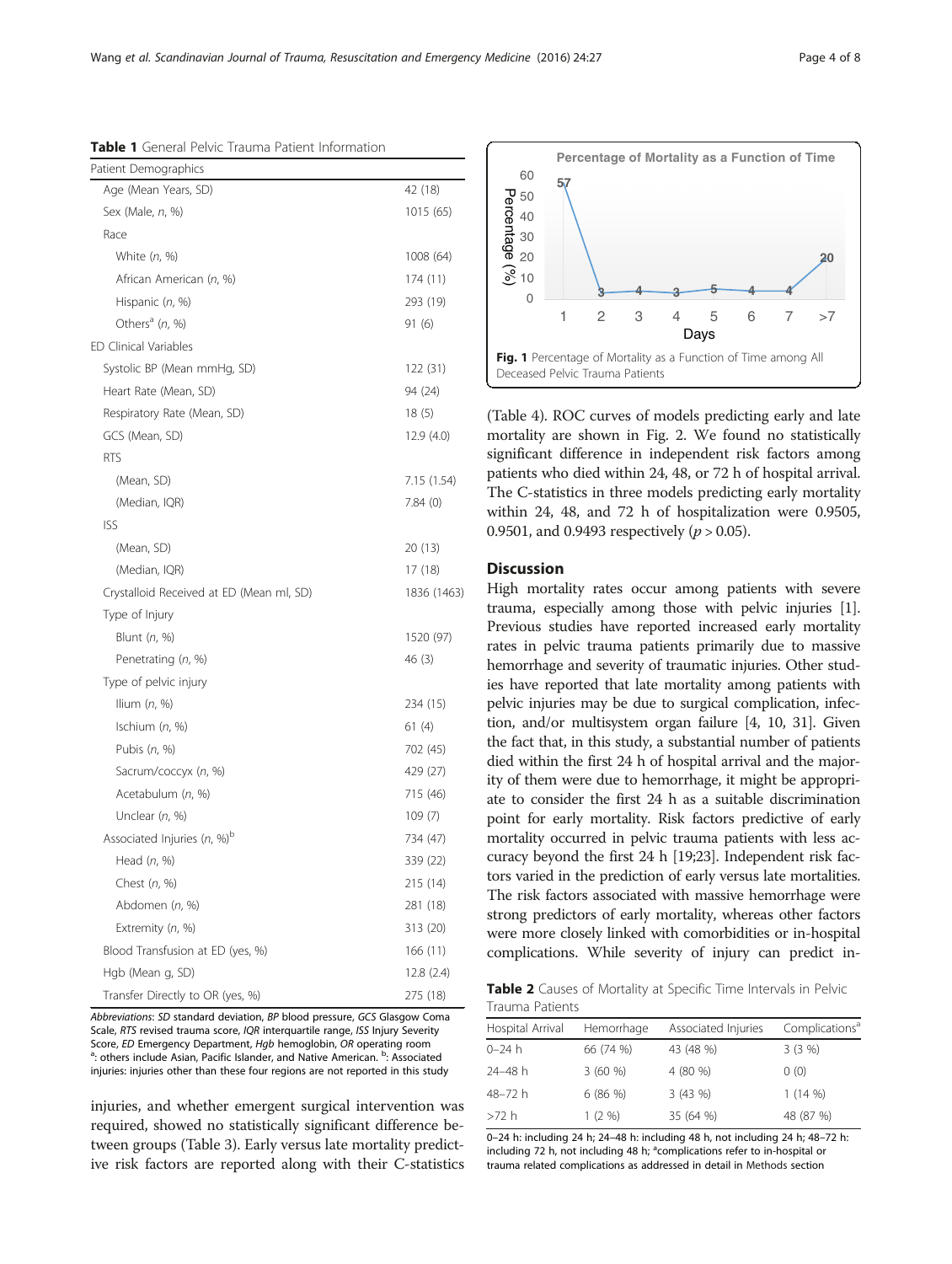|                                               | E group $(n = 89)$  | L group $(n = 67)$ | $P$ value |
|-----------------------------------------------|---------------------|--------------------|-----------|
| Patient Demographics                          |                     |                    |           |
| Age - year, mean (SD)                         | 44 (18)             | 51(21)             | < 0.05    |
| Gender - Male, yes (%)                        | 78                  | 70                 | 0.30      |
| Race                                          |                     |                    |           |
| White (%)                                     | 68                  | 75                 | < 0.05    |
| African-American (%)                          | 17                  | 6                  |           |
| Hispanic (%)                                  | 16                  | 12                 |           |
| Others <sup>a</sup> (%)                       | $\mathsf{O}\xspace$ | $\overline{7}$     |           |
| Clinical Variables upon Patient Arrival at ED |                     |                    |           |
| Systolic BP - mmHg, mean (SD)                 | 74 (50)             | 107 (37)           | < 0.01    |
| Heart Rate - bpm, mean (SD)                   | 87 (52)             | 102 (34)           | 0.05      |
| Respiratory Rate - rpm, mean (SD)             | 13 (10)             | 15(6)              | 0.12      |
| GCS - number, mean (SD)                       | 6.67(4.96)          | 7.95 (5.27)        | 0.13      |
| <b>RTS</b>                                    |                     |                    |           |
| (Mean, SD)                                    | 3.93 (2.84)         | 5.41 (2.09)        | < 0.01    |
| (Median, IQR)                                 | 4.09(5.22)          | 5.97 (3.75)        | 0.12      |
| <b>ISS</b>                                    |                     |                    |           |
| (Mean, SD)                                    | 37 (14)             | 36 (14)            | 0.63      |
| (Median, IQR)                                 | 34 (18)             | 34 (14)            | 1.00      |
| Crystalloid Received at ED -ml, mean (SD)     | 2678 (1790)         | 2502 (2114)        | 0.61      |
| Type of injury                                |                     |                    |           |
| Blunt (%)                                     | 94                  | 97                 | 0.43      |
| Penetrating (%)                               | 6                   | $\overline{2}$     |           |
| Location of pelvic injury                     |                     |                    |           |
| Ilium $-n$ , $(*)$                            | 12(18)              | 9(15)              | 0.60      |
| Ischium-n, (%)                                | 2(3)                | 3(5)               | 0.59      |
| Pubis $-n$ , $(%)$                            | 40 (59)             | 36 (58)            | 0.93      |
| Sacrum/coccyx -n, (%)                         | 19 (29)             | 13(21)             | 0.31      |
| Acetabulum - n, (%)                           | 28 (41)             | 26 (42)            | 0.93      |
| Unclear $- n$ , $(*)$                         | 22 (25)             | 5(7)               | < 0.01    |
| Associated Injuries - n, (%)                  | 88 (99)             | 65 (97)            | 0.40      |
| Head $-n$ , $(*)$                             | 43 (48)             | 40 (60)            | 0.16      |
| Chest $-n$ , $(*)$                            | 55 (62)             | 40 (60)            | 0.79      |
| Abdomen - n, (%)                              | 51 (57)             | 37 (55)            | 0.80      |
| Extremities - n, (%)                          | 57 (65)             | 39 (59)            | 0.47      |
| Blood transfusion at ED (yes, %)              | 52                  | 34                 | < 0.05    |
| Hgb - g, mean (SD)                            | 9.7(2.7)            | 11.9(4.4)          | < 0.01    |
| History of Cardiovascular Diseases (yes, %)   | 11                  | 13                 | 0.67      |
| Transfer Directly to OR (yes, %)              | 49                  | 39                 | 0.19      |

<span id="page-4-0"></span>

| <b>Table 3</b> Comparisons of General Information in Pelvic Trauma Patients: Early versus Late Mortality |  |  |  |  |
|----------------------------------------------------------------------------------------------------------|--|--|--|--|
|----------------------------------------------------------------------------------------------------------|--|--|--|--|

Abbreviations: E group refers to pelvic trauma patients experiencing early death, L group refers to pelvic trauma patients experiencing late death, SD standard deviation, BP blood pressure, bpm beats per minute, rpm respirations per minute, GCS Glasgow Coma Scale, RTS revised trauma score, IQR interquartile range, ISS

Injury Severity Score, *ED* Emergency Department, *Hgb* hemoglobin, *OR* operating room<br><sup>a</sup>percentages may not add up to 100 % due to rounding up. Others includes Asian, Pacific Islander, and Native American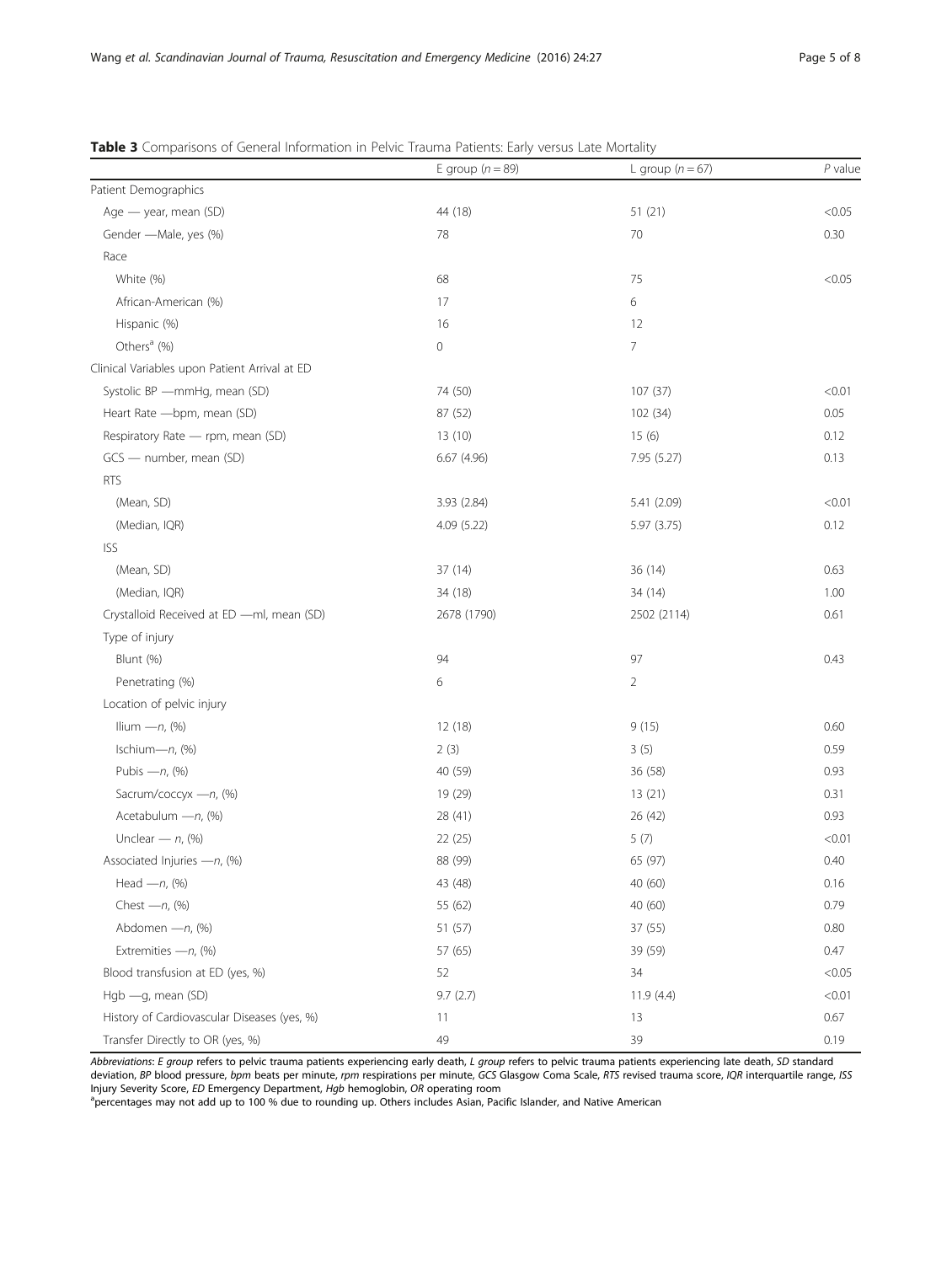<span id="page-5-0"></span>Table 4 Independent Risk Factors Predictive of Early versus Late Mortality in Pelvic Trauma Patients using Multivariate Logistic Regression Analysis

|                         | Adjusted Odds Ratios (95 % CI) C-statistics |      |
|-------------------------|---------------------------------------------|------|
| Early Mortality         |                                             |      |
| Blood Transfusion at FD | $2.14(1.19 - 3.86)$                         | 0.72 |
| Transfer to OR from FD  | $2.15(1.21 - 3.81)$                         | 0.67 |
| <b>ISS</b>              | $1.04(1.02 - 1.06)$                         | 0.85 |
| <b>RTS</b>              | $0.60(0.53 - 0.69)$                         | 0.87 |
| Hgb                     | $0.73(0.66 - 0.82)$                         | 0.82 |
| Final Model             |                                             | 0.95 |
| Late Mortality          |                                             |      |
| Age                     | $1.05(1.03 - 1.06)$                         | 0.63 |
| <b>ISS</b>              | $1.08(1.05 - 1.11)$                         | 0.85 |
| GCS                     | $0.84(0.78 - 0.89)$                         | 0.81 |
| Final Model             |                                             | 0.89 |

Abbreviations: CI confidence interval, OR operating room, ISS injury severity score, RTS revised trauma score, Hgb hemoglobin, GCS Glasgow Coma Scale

hospital mortality, it appears in this study only ISS accurately predicts both early and late mortality in pelvic trauma patients. Our findings are consistent with the majority of previous studies focusing on pelvic trauma but with the added emphasis on identifying time-related mortality and its predictive risk factors [[4](#page-6-0), [7, 12](#page-6-0)]. Identifying potential time-related mortality risk factors will alert physicians to take appropriate early actions thus improving outcomes in pelvic trauma patients.

Previous studies identified early death with similar causes extending up to 72 h post admission [[5, 10\]](#page-6-0). Very few studies, however, reported the percentage of early deaths separately at 24 h increments along with causes of death [\[11](#page-6-0)]. Those who did report time-related mortality showed the majority of early deaths occurred in the first 24 h of hospital admission and their causes of death were mostly associated with massive hemorrhage [\[7](#page-6-0), [16](#page-7-0)]. Our study demonstrates similar findings while also

comparing patients who died within 24, 48, and 72 h of hospital admission. Though a small percentage of patients died beyond 24 h from massive bleeding, it did not affect the accuracy of early mortality prediction in our study.

Mortality prediction without consideration of the timeline in which it occurred may not provide accurate results among pelvic trauma patients. When prediction is narrowed to either early or late mortality, less variety occurs. Our findings are consistent with the literature suggesting that risks associated with bleeding, such as initial hemoglobin, initial blood product administration, and severity of injury, are reliable independent risk factors predictive of early mortality, while age and associated injuries are reliable predictors of late mortality [[4, 12](#page-6-0), [28](#page-7-0)]. Some studies found that severe head injuries are predictors of early death while other studies suggest that patients with severe head injuries tended to die after 24 h of hospitalization [[5, 10,](#page-6-0) [23, 32\]](#page-7-0). Our findings showed no significant difference in terms of mortality associated with these injuries. RTS was shown to predict early mortality whereas GCS predicted late mortality alone. This indicates that GCS should heavily weigh in on late mortality prediction in pelvic trauma patients. We are not certain, however, whether low GCS is directly linked to severity of head injuries in this study as this was not specifically investigated.

Both RTS and ISS are predictive of early mortality, though only ISS is predictive of late mortality. RTS is calculated based on patient GCS, blood pressure, and respiratory rate, which are closely related to hemodynamic stability. We therefore conclude this to be an accurate predictor of early mortality [[14](#page-7-0), [33\]](#page-7-0). ISS is determined by associated injuries and is calculated utilizing an abbreviated injury scale in each of the 6 body regions which summarizes the patient's general condition in addition to the severity of the injuries within each region [\[34](#page-7-0)]. ISS not only identifies current injury severity but also estimates severity of associated injuries in pelvic trauma patients. As there is

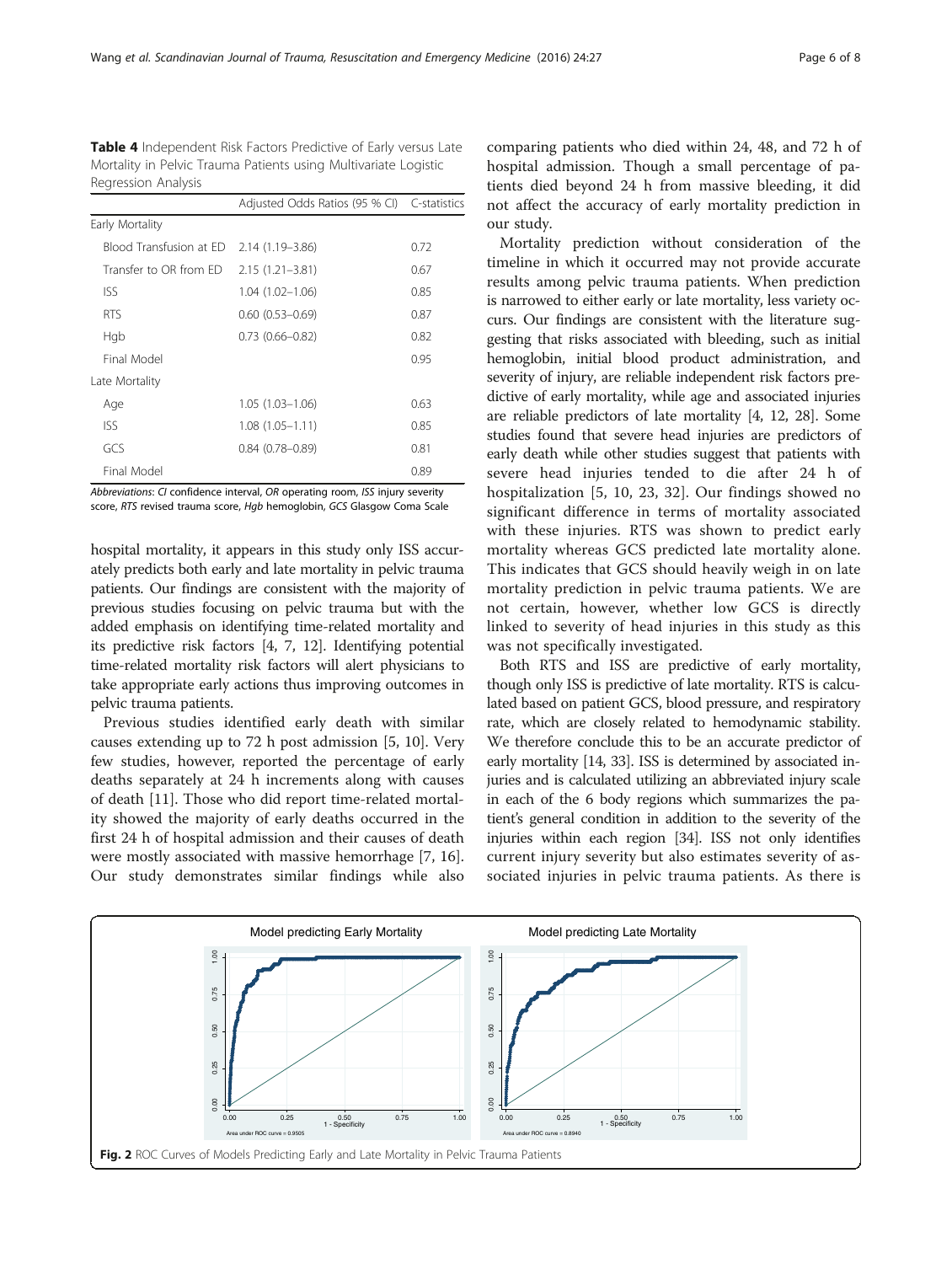<span id="page-6-0"></span>often a high rate of associated complex injuries in pelvic trauma, ISS becomes a reasonable variable to predict mortality [\[23, 35\]](#page-7-0). Our study validated the incorporation of ISS in predicting both early and late mortality. With the popular use of electronic medical documentation systems, it is now practical to calculate ISS by computer thereby providing real-time guidance to emergency physicians and trauma surgeons with respect to patient dispositions.

#### Limitations

Retrospective study designs cannot demonstrate causality due to limited information accuracy, missing data and potential selection bias. The direct cause of death cannot be determined precisely without performing an autopsy in each patient and physician judgement, while determining cause of death, might lead to subjective bias. It is, however, unrealistic to autopsy every study patient to more accurately determine the cause of death. Therefore, all-cause in-hospital mortality was the outcome measurement in this study. Furthermore, two physicians conducted intensive chart reviews independently. This approach reduced the risk of bias. We were unable to include all clinical variables for mortality analysis such as in-hospital medical or surgical complications, patient baseline comorbidities, or prehospital transportation times, which could render predictions less accurate. Future prospective studies focusing on the validation of these risk factors as predictive of early and late mortality in pelvic trauma patients are warranted.

#### **Conclusions**

It is reasonable to consider the first 24 h of hospitalization as the appropriate window within which early mortality

| <b>Table 5</b> Missing Data Rate of Variables used in this Study |  |  |  |  |
|------------------------------------------------------------------|--|--|--|--|
|------------------------------------------------------------------|--|--|--|--|

| Variables                                   | Missing Data (N) | Missing Rate (%) |
|---------------------------------------------|------------------|------------------|
| Age                                         | 0                | 0                |
| Gender                                      | 0                | 0                |
| Race                                        | 0                | $\Omega$         |
| Mechanisms of Injury<br>(Blunt/Penetrating) | 0                | $\Omega$         |
| Receiving Blood Transfusion at ED           | $\Omega$         | 0                |
| Transfer to Operating Room                  | 0                | $\Omega$         |
| Injury Severity Score                       | 6                | 0.4              |
| FD Pulse                                    | 21               | 1.3              |
| ED Systolic Blood Pressure                  | 24               | 1.5              |
| ED Glasgow Coma Scale                       | 60               | 3.8              |
| ED Respiratory Rate                         | 65               | 4.2              |
| Hemoglobin                                  | 97               | 6.2              |
| Revised Trauma Score                        | 97               | 6.2              |

Abbreviation: N number, ED Emergency Department

may be expected to occur in pelvic trauma patients. The risks predictive of early versus late mortality are different. Patient initial hemoglobin level, patient RTS and ISS, emergent blood transfusion, and emergent surgical intervention are independent risk factors for early mortality. Patient age, ISS, and mental status on arrival are independent risk factors for late mortality. Overall, ISS seems to predict both early and late mortality well in pelvic trauma patients.

#### Appendix

#### Competing interests

The authors declare that they have no competing interests.

#### Authors' contributions

HW, RDR, and NRZ conceived the study and developed the design in consultation with all of the authors. AJK, JLP, JU, JC, TM, and DH assembled the dataset and collected the data. HW, BM, JLP and JU conducted the statistical analyses. HW, RDR, JLP, and NRZ drafted the articles. All authors read and approved the final manuscript. HW takes responsibility for the paper as a whole.

#### Author details

<sup>1</sup> Emergency Department, JPS Health Network, 1575 S. Main St, Fort Worth TX 76104, USA. <sup>2</sup>Research Institute, JPS Health Network, 1500 S. Main St, Fort Worth, TX 76104, USA. <sup>3</sup>University of South Florida, Morsani College of Medicine, 12901 Bruce B. Downs Blvd., MDC061, Tampa, FL 33612-4799, USA.

#### Received: 9 September 2015 Accepted: 4 March 2016 Published online: 10 March 2016

#### References

- 1. Prieto-Alhambra D, Aviles FF, Judge A, et al. Burden of pelvis fracture: a population-based study of incidence, hospitalisation and mortality. Osteoporos Int. 2012;23:2797–803.
- 2. Cannada LK, Taylor RM, Reddix R, et al. The Jones-Powell Classification of open pelvic fractures: a multicenter study evaluating mortality rates. J Trauma Acute Care Surg. 2013;74:901–6.
- 3. Alonso JE, Lee J, Burgess AR, et al. The management of complex orthopedic injuries. Surg Clin North Am. 1996;76:879–903.
- 4. Giannoudis PV, Grotz MR, Tzioupis C, et al. Prevalence of pelvic fractures, associated injuries, and mortality: the United Kingdom perspective. J Trauma. 2007;63:875–83.
- 5. Holstein JH, Culemann U, Pohlemann T. What are predictors of mortality in patients with pelvic fractures? Clin Orthop Relat Res. 2012;470:2090–7.
- 6. Gabbe BJ, de Steiger R, Esser M, et al. Predictors of mortality following severe pelvic ring fracture: results of a population-based study. Injury. 2011; 42:985–91.
- 7. Smith W, Williams A, Agudelo J, et al. Early predictors of mortality in hemodynamically unstable pelvis fractures. J Orthop Trauma. 2007;21:31–7.
- 8. Bramos A, Velmahos GC, Butt UM, et al. Predictors of bleeding from stable pelvic fractures. Arch Surg. 2011;146:407–11.
- Starr AJ, Griffin DR, Reinert CM, et al. Pelvic ring disruptions: prediction of associated injuries, transfusion requirement, pelvic arteriography, complications, and mortality. J Orthop Trauma. 2002;16:553–61.
- 10. Chong KH, DeCoster T, Osler T, et al. Pelvic fractures and mortality. Iowa Orthop J. 1997;17:110–4.
- 11. Abdelrahman H, El-Menyar A, Al-Thani H, et al. Time-based trauma-related mortality patterns in a newly created trauma system. World J Surg. 2014;38: 2804–12.
- 12. Ali J, Ahmadi KA, Williams JI. Predictors of laparotomy and mortality in polytrauma patients with pelvic fractures. Can J Surg. 2009;52:271–6.